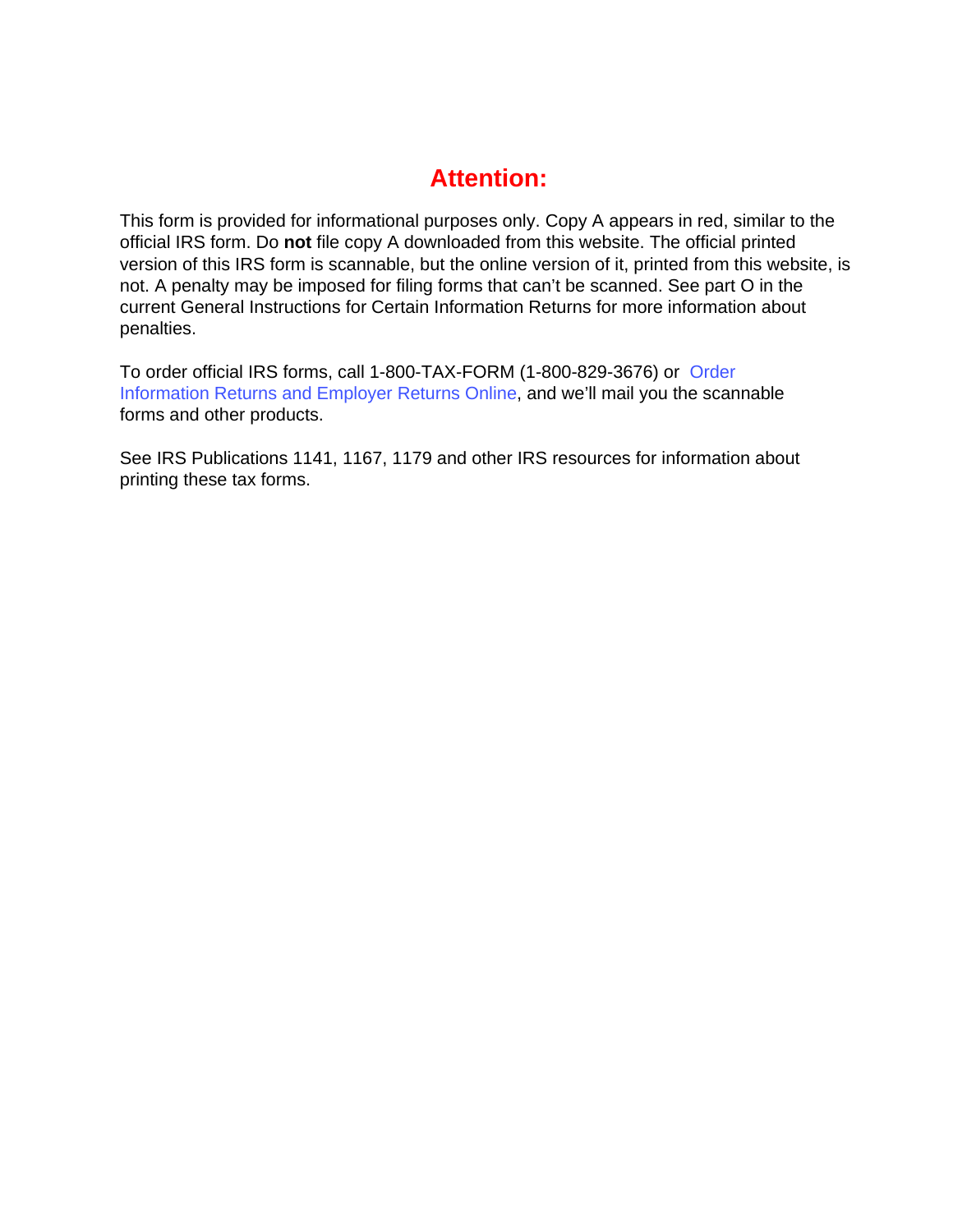| 9595                                            | <b>VOID</b><br>CORRECTED                                               |                                 |                                                                                  |     |                                                           |                                                       |
|-------------------------------------------------|------------------------------------------------------------------------|---------------------------------|----------------------------------------------------------------------------------|-----|-----------------------------------------------------------|-------------------------------------------------------|
|                                                 | PAYER'S name, street address, city, state, ZIP code, and telephone no. | 1.                              | Rents                                                                            |     | OMB No. 1545-0115                                         |                                                       |
|                                                 |                                                                        | \$                              | 2 Royalties                                                                      |     | 2011                                                      | <b>Miscellaneous</b><br><b>Income</b>                 |
|                                                 |                                                                        | S                               |                                                                                  |     | Form 1099-MISC                                            |                                                       |
|                                                 |                                                                        | 3                               | Other income                                                                     |     | 4 Federal income tax withheld                             | <b>Copy A</b>                                         |
|                                                 |                                                                        | \$                              |                                                                                  | \$  |                                                           | For                                                   |
| <b>PAYER'S federal identification</b><br>number | <b>RECIPIENT'S identification</b><br>number                            |                                 | 5 Fishing boat proceeds                                                          |     | 6 Medical and health care payments                        | <b>Internal Revenue</b><br><b>Service Center</b>      |
|                                                 |                                                                        | \$                              |                                                                                  | \$  |                                                           | File with Form 1096.                                  |
| <b>RECIPIENT'S name</b>                         |                                                                        |                                 | 7 Nonemployee compensation                                                       |     | 8 Substitute payments in lieu of<br>dividends or interest | For Privacy Act<br>and Paperwork                      |
|                                                 |                                                                        | \$                              |                                                                                  | \$  |                                                           | <b>Reduction Act</b>                                  |
| Street address (including apt. no.)             |                                                                        | 9                               | Payer made direct sales of<br>\$5,000 or more of consumer<br>products to a buyer |     | 10 Crop insurance proceeds                                | Notice, see the<br>2011 General                       |
|                                                 |                                                                        |                                 | (recipient) for resale $\blacktriangleright$                                     | \$  |                                                           | <b>Instructions for</b>                               |
| City, state, and ZIP code                       |                                                                        | 11                              |                                                                                  | 12  |                                                           | <b>Certain</b><br><b>Information</b>                  |
| Account number (see instructions)               | 2nd TIN not.                                                           | 13                              | Excess golden parachute 14 Gross proceeds paid to<br>payments                    |     | an attorney                                               | Returns.                                              |
|                                                 |                                                                        | \$                              |                                                                                  | \$. |                                                           |                                                       |
| 15a Section 409A deferrals                      | 15b Section 409A income                                                | 16<br>$\boldsymbol{\hat{\phi}}$ | State tax withheld                                                               |     | 17 State/Payer's state no.                                | 18 State income<br>$\mathfrak{F}$                     |
| \$                                              | \$                                                                     | \$                              |                                                                                  |     |                                                           | \$                                                    |
| Form 1099-MISC                                  | Do Not Cut or Separate Forms on This Page                              |                                 | Cat. No. 14425J<br>- Do Not Cut or Separate Forms on This Page                   |     |                                                           | Department of the Treasury - Internal Revenue Service |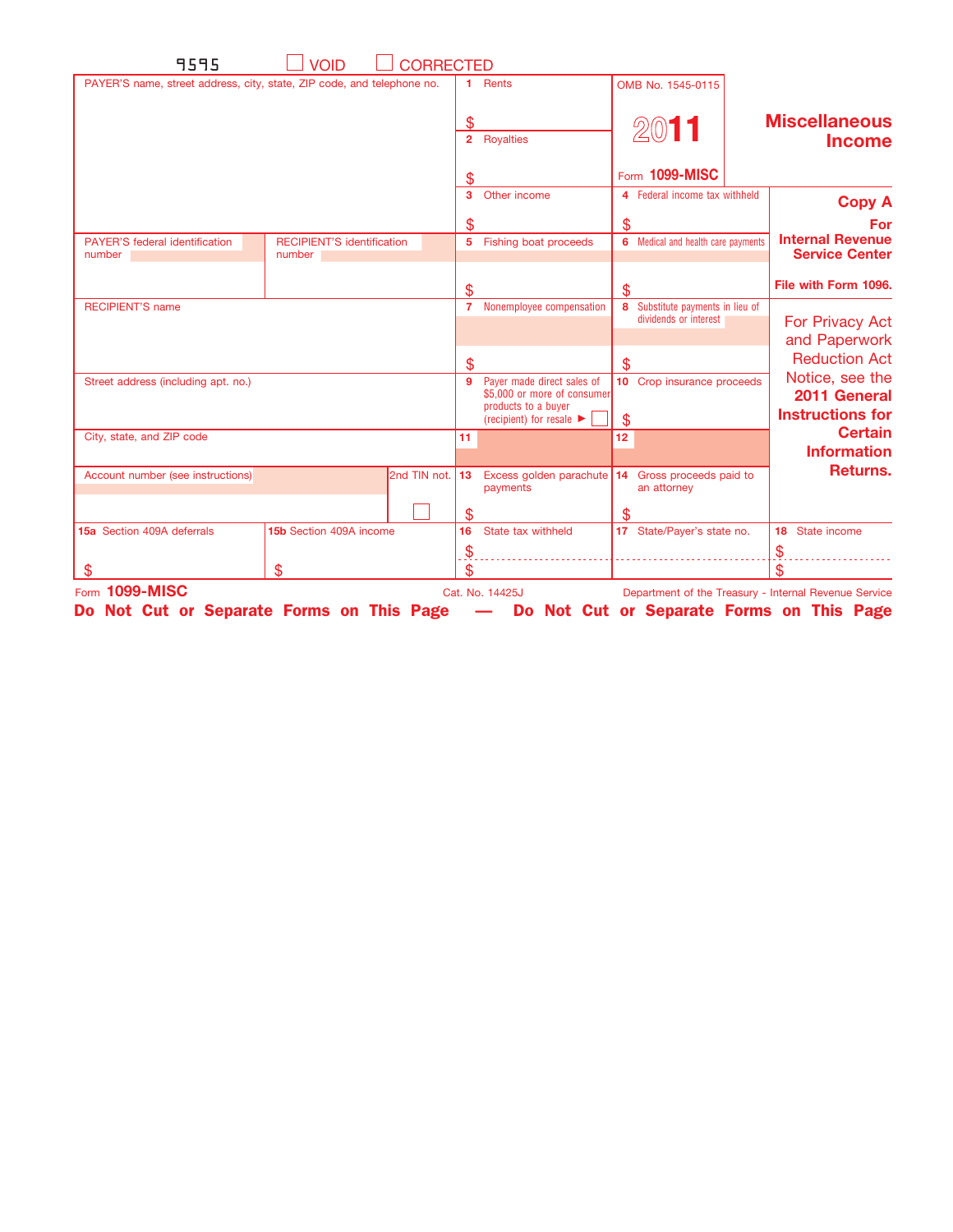|                                                                        | <b>VOID</b><br><b>CORRECTED</b>      |                           |                                                                                                                                  |    |                                                           |                                           |
|------------------------------------------------------------------------|--------------------------------------|---------------------------|----------------------------------------------------------------------------------------------------------------------------------|----|-----------------------------------------------------------|-------------------------------------------|
| PAYER'S name, street address, city, state, ZIP code, and telephone no. |                                      | 1.                        | Rents                                                                                                                            |    | OMB No. 1545-0115                                         |                                           |
|                                                                        |                                      | \$                        | 2 Royalties                                                                                                                      |    | 2011                                                      | <b>Miscellaneous</b><br><b>Income</b>     |
|                                                                        |                                      | \$                        |                                                                                                                                  |    | Form 1099-MISC                                            |                                           |
|                                                                        |                                      | $\mathbf{3}$              | Other income                                                                                                                     |    | 4 Federal income tax withheld                             |                                           |
|                                                                        |                                      | \$                        |                                                                                                                                  | \$ |                                                           | Copy 1                                    |
| PAYER'S federal identification<br>number                               | RECIPIENT'S identification<br>number | 5                         | Fishing boat proceeds                                                                                                            |    | 6 Medical and health care payments                        | <b>For State Tax</b><br><b>Department</b> |
|                                                                        |                                      | \$                        |                                                                                                                                  | \$ |                                                           |                                           |
| <b>RECIPIENT'S name</b>                                                |                                      | $\overline{7}$            | Nonemployee compensation                                                                                                         |    | 8 Substitute payments in lieu of<br>dividends or interest |                                           |
|                                                                        |                                      | \$                        |                                                                                                                                  | \$ |                                                           |                                           |
| Street address (including apt. no.)                                    |                                      | 9                         | Payer made direct sales of<br>\$5,000 or more of consumer<br>products to a buyer<br>(recipient) for resale $\blacktriangleright$ | \$ | 10 Crop insurance proceeds                                |                                           |
| City, state, and ZIP code                                              |                                      | 11                        |                                                                                                                                  | 12 |                                                           |                                           |
| Account number (see instructions)                                      |                                      | 13                        | Excess golden parachute<br>payments                                                                                              |    | 14 Gross proceeds paid to<br>an attorney                  |                                           |
|                                                                        |                                      | \$                        |                                                                                                                                  | \$ |                                                           |                                           |
| 15a Section 409A deferrals                                             | 15b Section 409A income              | 16                        | State tax withheld                                                                                                               |    | 17 State/Payer's state no.                                | 18<br>State income                        |
|                                                                        |                                      | $\widetilde{\mathcal{F}}$ |                                                                                                                                  |    |                                                           | \$                                        |
| S                                                                      | \$                                   | \$                        |                                                                                                                                  |    |                                                           | \$                                        |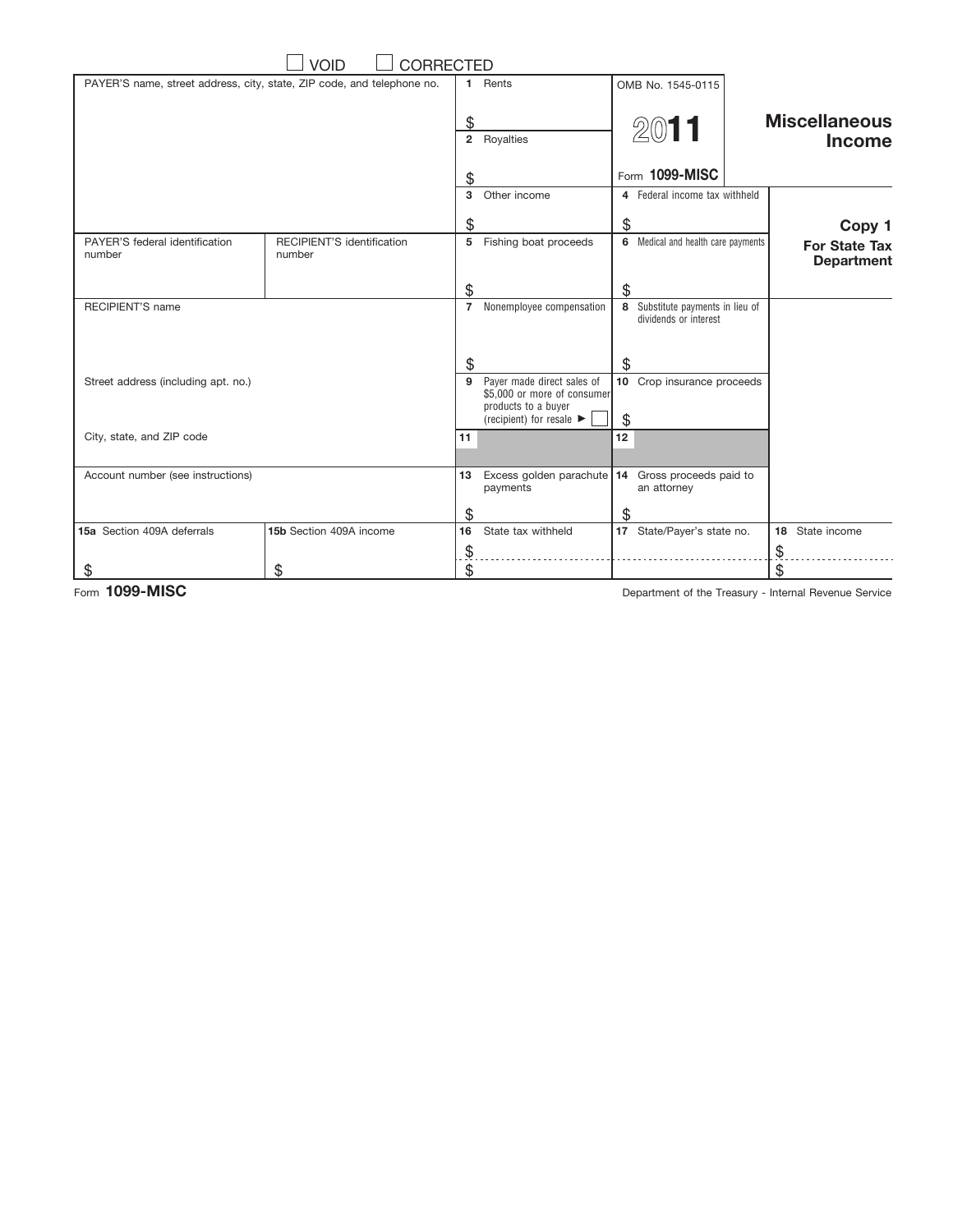|                                                                                         |                           | CORRECTED (if checked)                                                                                                           |    |                                                           |                                                                                                          |  |
|-----------------------------------------------------------------------------------------|---------------------------|----------------------------------------------------------------------------------------------------------------------------------|----|-----------------------------------------------------------|----------------------------------------------------------------------------------------------------------|--|
| PAYER'S name, street address, city, state, ZIP code, and telephone no.                  | 1.                        | Rents                                                                                                                            |    | OMB No. 1545-0115                                         |                                                                                                          |  |
|                                                                                         |                           | 2 Royalties                                                                                                                      |    | 2011                                                      | <b>Miscellaneous</b><br><b>Income</b>                                                                    |  |
|                                                                                         | \$                        |                                                                                                                                  |    | Form 1099-MISC                                            |                                                                                                          |  |
|                                                                                         | 3                         | Other income                                                                                                                     |    | 4 Federal income tax withheld                             | Copy B                                                                                                   |  |
|                                                                                         | \$                        |                                                                                                                                  | \$ |                                                           | <b>For Recipient</b>                                                                                     |  |
| <b>RECIPIENT'S identification</b><br>PAYER'S federal identification<br>number<br>number |                           | 5 Fishing boat proceeds                                                                                                          |    | 6 Medical and health care payments                        |                                                                                                          |  |
|                                                                                         | \$                        |                                                                                                                                  | \$ |                                                           |                                                                                                          |  |
| <b>RECIPIENT'S name</b>                                                                 | $\overline{7}$<br>\$      | Nonemployee compensation                                                                                                         | \$ | 8 Substitute payments in lieu of<br>dividends or interest | This is important tax<br>information and is<br>being furnished to<br>the Internal Revenue                |  |
| Street address (including apt. no.)                                                     | 9                         | Payer made direct sales of<br>\$5,000 or more of consumer<br>products to a buyer<br>(recipient) for resale $\blacktriangleright$ | \$ | 10 Crop insurance proceeds                                | Service. If you are<br>required to file a<br>return, a negligence<br>penalty or other<br>sanction may be |  |
| City, state, and ZIP code                                                               | 11                        |                                                                                                                                  | 12 |                                                           | imposed on you if<br>this income is<br>taxable and the IRS                                               |  |
| Account number (see instructions)                                                       | \$                        | 13 Excess golden parachute 14 Gross proceeds paid to<br>payments                                                                 | \$ | an attorney                                               | determines that it<br>has not been<br>reported.                                                          |  |
| 15a Section 409A deferrals<br>15b Section 409A income                                   | 16                        | State tax withheld                                                                                                               |    | 17 State/Payer's state no.                                | State income<br>18                                                                                       |  |
|                                                                                         | $\widetilde{\mathcal{F}}$ |                                                                                                                                  |    |                                                           | \$                                                                                                       |  |
| \$<br>S<br>$1000$ MICO                                                                  | \$                        | $\ell = 1 - \epsilon$                                                                                                            |    |                                                           | \$                                                                                                       |  |

(keep for your records)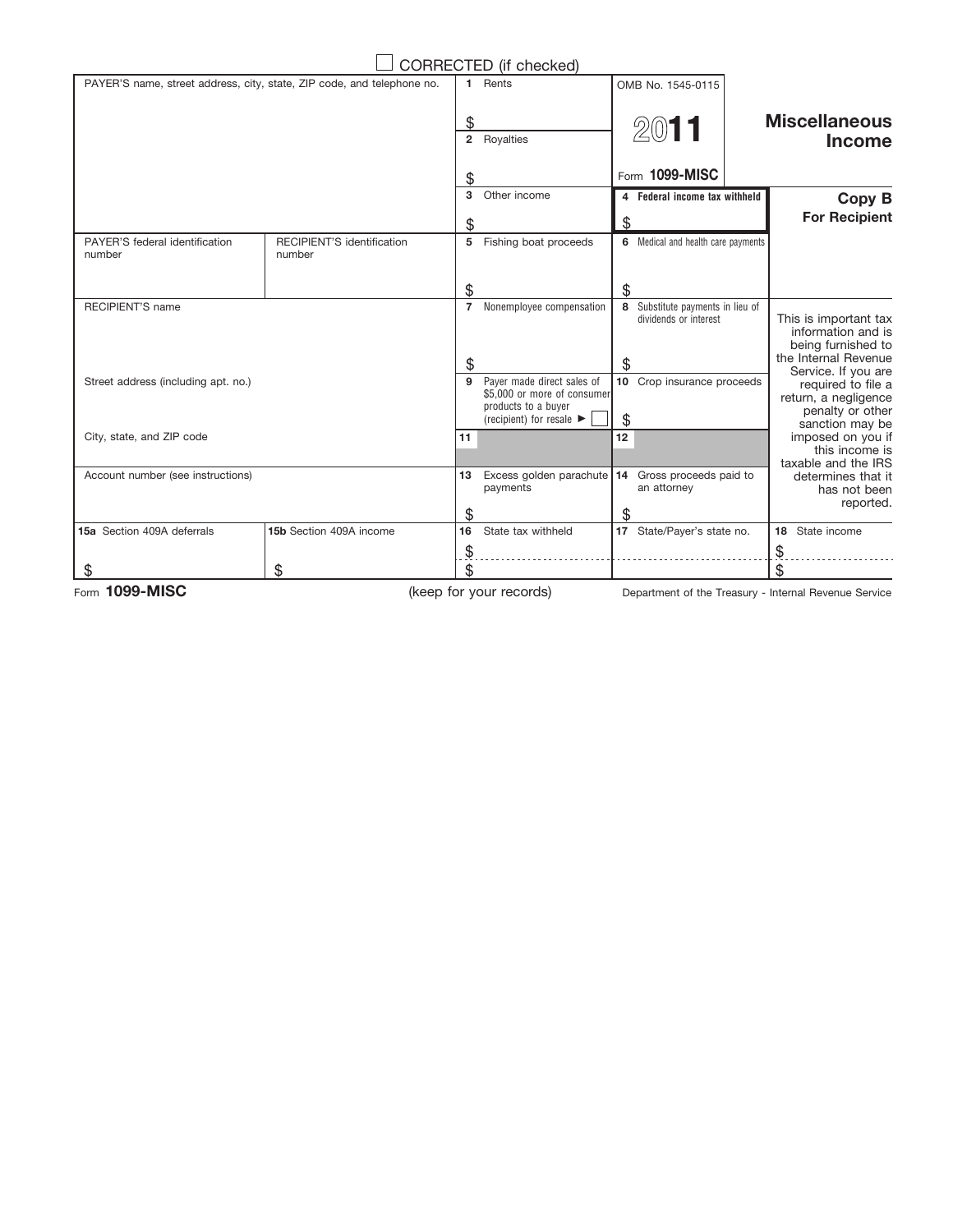## **Instructions for Recipient**

**Account number.** May show an account or other unique number the payer assigned to distinguish your account.

**Amounts shown may be subject to self-employment (SE) tax.** If your net income from self-employment is \$400 or more, you must file a return and compute your SE tax on Schedule SE (Form 1040). See Pub. 334 for more information. If no income or social security and Medicare taxes were withheld and you are still receiving these payments, see Form 1040-ES. Individuals must report these amounts as explained in the box 7 instructions on this page. Corporations, fiduciaries, or partnerships must report the amounts on the proper line of their tax returns.

**Form 1099-MISC incorrect?** If this form is incorrect or has been issued in error, contact the payer. If you cannot get this form corrected, attach an explanation to your tax return and report your income correctly.

**Boxes 1 and 2.** Report rents from real estate on Schedule E (Form 1040). However, report rents on Schedule C (Form 1040) if you provided significant services to the tenant, sold real estate as a business, or rented personal property as a business. Report royalties from oil, gas, or mineral properties, copyrights, and patents on Schedule E (Form 1040). However, report payments for a working interest as explained in the box 7 instructions. For royalties on timber, coal, and iron ore, see Pub. 544.

**Box 3.** Generally, report this amount on the "Other income" line of Form 1040 and identify the payment. The amount shown may be payments received as the beneficiary of a deceased employee, prizes, awards, taxable damages, Indian gaming profits, or other taxable income. See Pub. 525. If it is trade or business income, report this amount on Schedule C or F (Form 1040).

**Box 4.** Shows backup withholding or withholding on Indian gaming profits. Generally, a payer must backup withhold if you did not furnish your taxpayer identification number. See Form W-9 and Pub. 505 for more information. Report this amount on your income tax return as tax withheld.

**Box 5.** An amount in this box means the fishing boat operator considers you self-employed. Report this amount on Schedule C (Form 1040). See Pub. 334.

**Box 6.** For individuals, report on Schedule C (Form 1040).

**Box 7.** Shows nonemployee compensation. If you are in the trade or business of catching fish, box 7 may show cash you received for the sale of fish. If the amount in this box is SE income, report it on Schedule C or F (Form 1040),

and complete Schedule SE (Form 1040). You received this form instead of Form W-2 because the payer did not consider you an employee and did not withhold income tax or social security and Medicare tax. If you believe you are an employee and cannot get the payer to correct this form, report the amount from box 7 on Form 1040, line 7 (or Form 1040NR, line 8). You must also complete Form 8919 and attach it to your return. If you are not an employee but the amount in this box is not SE income (for example, it is income from a sporadic activity or a hobby), report it on Form 1040, line 21 (or Form 1040NR, line 21).

**Box 8.** Shows substitute payments in lieu of dividends or tax-exempt interest received by your broker on your behalf as a result of a loan of your securities. Report on the "Other income" line of Form 1040.

**Box 9.** If checked, \$5,000 or more of sales of consumer products was paid to you on a buy-sell, deposit-commission, or other basis. A dollar amount does not have to be shown. Generally, report any income from your sale of these products on Schedule C (Form 1040).

**Box 10.** Report this amount on Schedule F (Form 1040).

**Box 13.** Shows your total compensation of excess golden parachute payments subject to a 20% excise tax. See the Form 1040 instructions for where to report.

**Box 14.** Shows gross proceeds paid to an attorney in connection with legal services. Report only the taxable part as income on your return.

**Box 15a.** May show current year deferrals as a nonemployee under a nonqualified deferred compensation (NQDC) plan that is subject to the requirements of section 409A, plus any earnings on current and prior year deferrals.

**Box 15b.** Shows income as a nonemployee under an NQDC plan that does not meet the requirements of section 409A. This amount is also included in box 7 as nonemployee compensation. Any amount included in box 15a that is currently taxable is also included in this box. This income is also subject to a substantial additional tax to be reported on Form 1040. See "Total Tax" in the Form 1040 instructions.

**Boxes 16–18.** Shows state or local income tax withheld from the payments.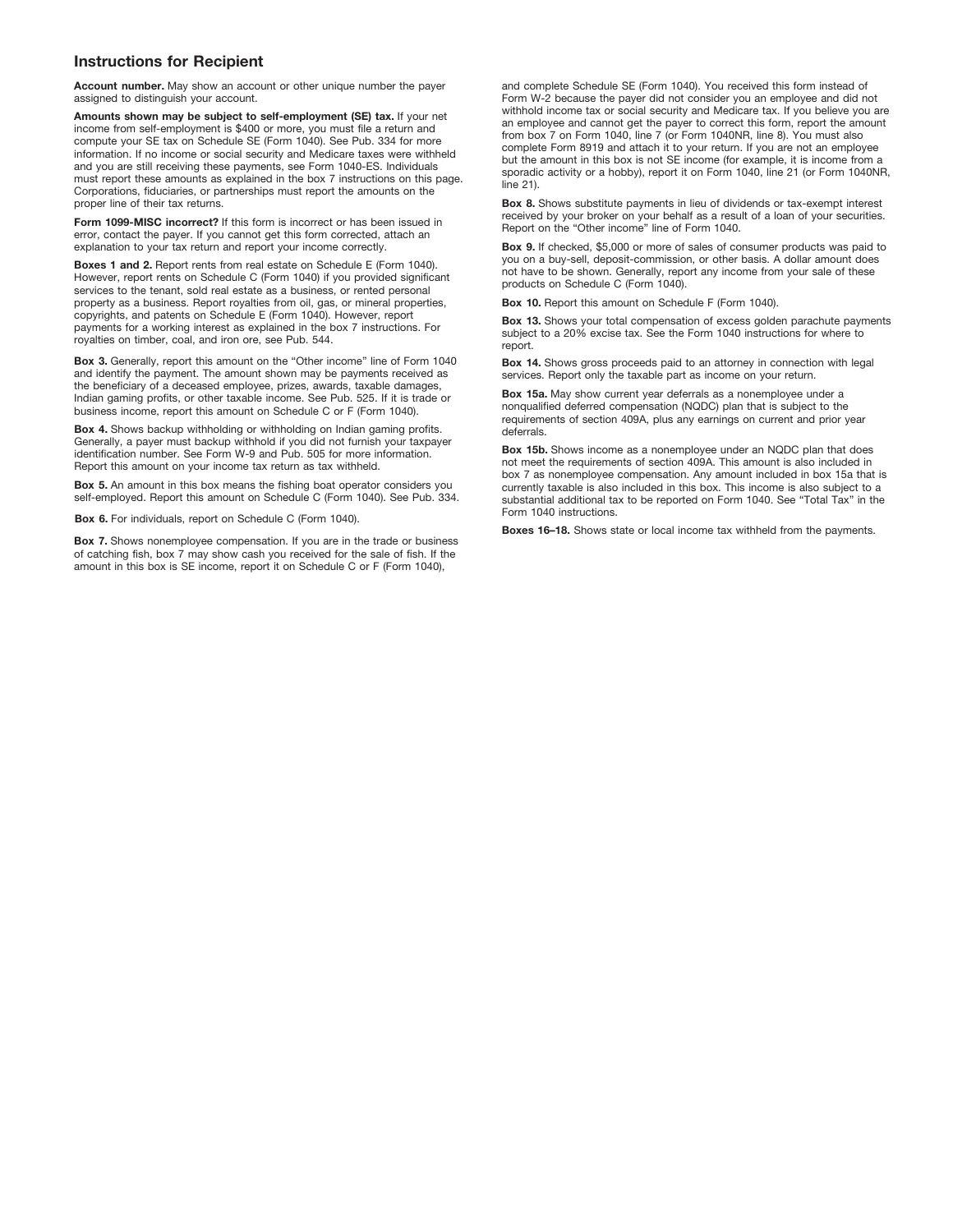|                                                                        |                                      |                              | CORRECTED (if checked)                                                                                                           |    |                                                           |                                                    |
|------------------------------------------------------------------------|--------------------------------------|------------------------------|----------------------------------------------------------------------------------------------------------------------------------|----|-----------------------------------------------------------|----------------------------------------------------|
| PAYER'S name, street address, city, state, ZIP code, and telephone no. |                                      | 1.                           | Rents                                                                                                                            |    | OMB No. 1545-0115                                         |                                                    |
|                                                                        |                                      | \$                           | 2 Royalties                                                                                                                      |    | 2011                                                      | <b>Miscellaneous</b><br><b>Income</b>              |
|                                                                        |                                      | S                            |                                                                                                                                  |    | Form 1099-MISC                                            |                                                    |
|                                                                        |                                      | $\mathbf{3}$                 | Other income                                                                                                                     |    | 4 Federal income tax withheld                             |                                                    |
|                                                                        |                                      | \$                           |                                                                                                                                  | \$ |                                                           |                                                    |
| PAYER'S federal identification<br>number                               | RECIPIENT'S identification<br>number | 5                            | Fishing boat proceeds                                                                                                            |    | 6 Medical and health care payments                        | Copy 2                                             |
|                                                                        |                                      | \$                           |                                                                                                                                  | \$ |                                                           | To be filed<br>with                                |
| <b>RECIPIENT'S name</b>                                                |                                      | $\overline{7}$               | Nonemployee compensation                                                                                                         |    | 8 Substitute payments in lieu of<br>dividends or interest | recipient's<br>state income<br>tax return,<br>when |
|                                                                        |                                      | \$                           |                                                                                                                                  | \$ |                                                           | required.                                          |
| Street address (including apt. no.)                                    |                                      | 9                            | Payer made direct sales of<br>\$5,000 or more of consumer<br>products to a buyer<br>(recipient) for resale $\blacktriangleright$ | \$ | 10 Crop insurance proceeds                                |                                                    |
| City, state, and ZIP code                                              |                                      | 11                           |                                                                                                                                  | 12 |                                                           |                                                    |
| Account number (see instructions)                                      |                                      | 13                           | Excess golden parachute<br>payments                                                                                              |    | 14 Gross proceeds paid to<br>an attorney                  |                                                    |
| 15a Section 409A deferrals                                             | 15b Section 409A income              | \$<br>16                     | State tax withheld                                                                                                               | \$ |                                                           | State income                                       |
|                                                                        |                                      |                              |                                                                                                                                  |    | 17 State/Payer's state no.                                | 18                                                 |
| S                                                                      | \$                                   | $\tilde{\vec{\theta}}$<br>\$ |                                                                                                                                  |    |                                                           | \$<br>\$                                           |
|                                                                        |                                      |                              |                                                                                                                                  |    |                                                           |                                                    |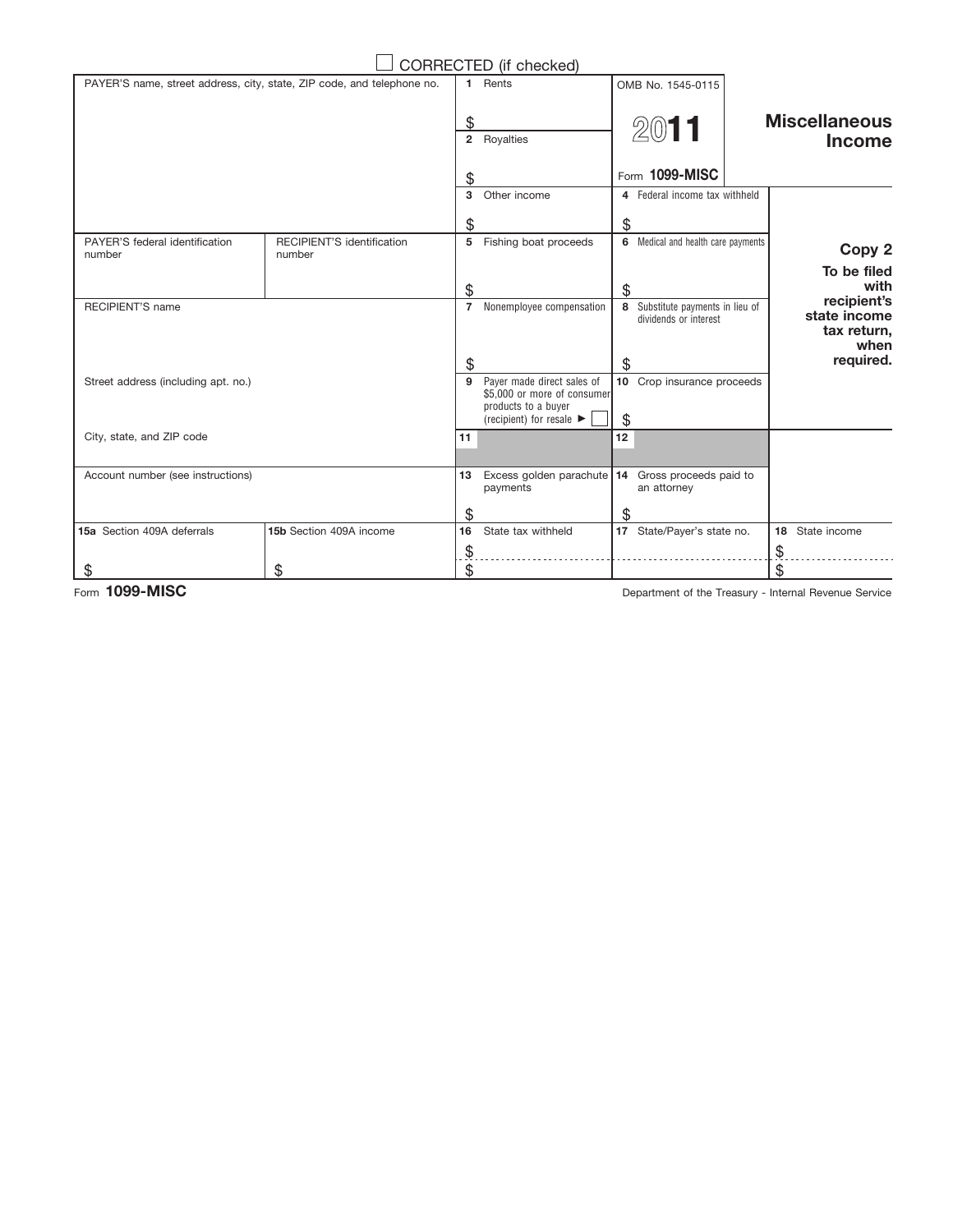| VOID<br><b>CORRECTED</b>                                               |                                      |              |                                 |                                                                                                                                  |    |                                                           |  |                                                            |
|------------------------------------------------------------------------|--------------------------------------|--------------|---------------------------------|----------------------------------------------------------------------------------------------------------------------------------|----|-----------------------------------------------------------|--|------------------------------------------------------------|
| PAYER'S name, street address, city, state, ZIP code, and telephone no. |                                      |              | 1.                              | Rents                                                                                                                            |    | OMB No. 1545-0115                                         |  |                                                            |
|                                                                        |                                      |              | \$<br>$\overline{2}$            | Royalties                                                                                                                        |    | 2011                                                      |  | <b>Miscellaneous</b><br><b>Income</b>                      |
|                                                                        |                                      |              | \$                              |                                                                                                                                  |    | Form 1099-MISC                                            |  |                                                            |
|                                                                        |                                      |              | 3                               | Other income                                                                                                                     |    | 4 Federal income tax withheld                             |  |                                                            |
|                                                                        |                                      |              | \$                              |                                                                                                                                  | \$ |                                                           |  |                                                            |
| PAYER'S federal identification<br>number                               | RECIPIENT'S identification<br>number |              |                                 | 5 Fishing boat proceeds                                                                                                          |    | 6 Medical and health care payments                        |  | Copy C<br><b>For Payer</b>                                 |
|                                                                        |                                      |              | \$                              |                                                                                                                                  | \$ |                                                           |  |                                                            |
| <b>RECIPIENT'S name</b>                                                |                                      |              | $7^{\circ}$                     | Nonemployee compensation                                                                                                         |    | 8 Substitute payments in lieu of<br>dividends or interest |  | For Privacy Act<br>and Paperwork                           |
|                                                                        |                                      |              | \$                              |                                                                                                                                  | \$ |                                                           |  | <b>Reduction Act</b>                                       |
| Street address (including apt. no.)                                    |                                      |              | 9                               | Payer made direct sales of<br>\$5,000 or more of consumer<br>products to a buyer<br>(recipient) for resale $\blacktriangleright$ | \$ | 10 Crop insurance proceeds                                |  | Notice, see the<br>2011 General<br><b>Instructions for</b> |
| City, state, and ZIP code                                              |                                      |              | 11                              |                                                                                                                                  | 12 |                                                           |  | <b>Certain</b><br><b>Information</b>                       |
| Account number (see instructions)                                      |                                      | 2nd TIN not. | 13<br>\$                        | Excess golden parachute<br>payments                                                                                              | \$ | 14 Gross proceeds paid to<br>an attorney                  |  | Returns.                                                   |
| 15a Section 409A deferrals                                             | 15b Section 409A income              |              | 16                              | State tax withheld                                                                                                               |    | 17 State/Payer's state no.                                |  | State income<br>18                                         |
| \$                                                                     | \$                                   |              | $\widetilde{\mathcal{F}}$<br>\$ |                                                                                                                                  |    |                                                           |  | \$<br>\$                                                   |